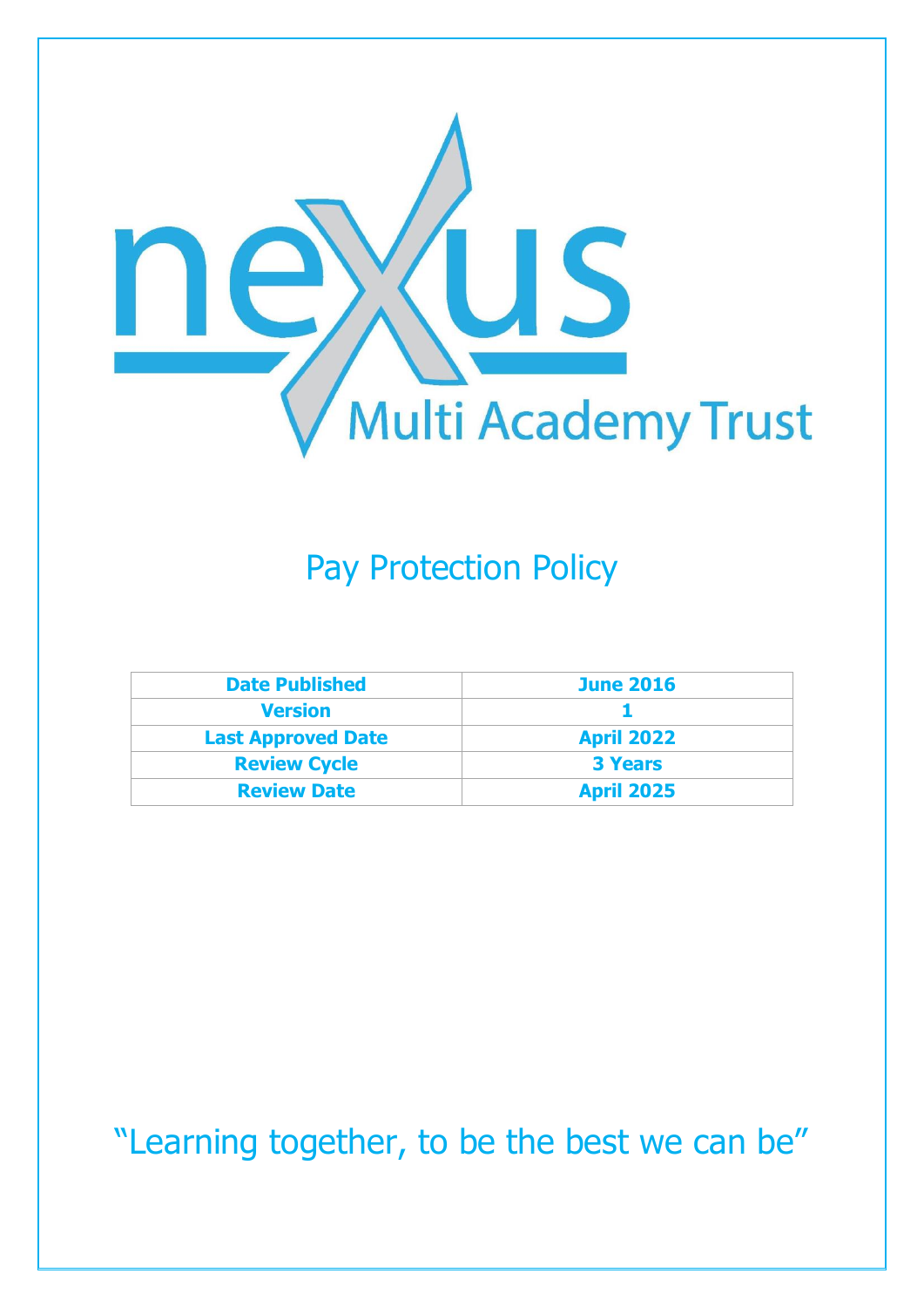

## 1. Context

1.1. Protection should only be used as a last resort if re-deployment to the same grade of post cannot be achieved (either within the employing school or any other school/service of the Trust). Where employees are re-deployed outside the original employing school/service, the cost of protection is picked up by the original employing school/service.

## 2. Compensatory Arrangements

- 2.1. In the first instance contractual changes to jobs following service re-structures will be considered for a compensatory payment based on the statutory redundancy formula. The length of service considered for purposes of the calculation will reflect time doing the job or particular duty for which the loss has occurred which will not necessarily be the same as length of service with the Trust.
- 2.2. Where this is deemed not appropriate and an employee is re-deployed to a post at a lower pay band, employees will be afforded protection.

## 3. Protection Arrangements

- 3.1.The following arrangements apply where employees are deemed to be in need of protection:
	- 3.1.1. Affected employees will be limited to a maximum of 24 months protection on a frozen salary basis, within a maximum of eight spinal column points. If the employee changes job within the protection period and protection is still required the remaining period of protection will continue to be applied with the level of protection reduced accordingly.
	- 3.1.2. Employees on protection will not receive annual pay awards or any further incremental progression within the old grade and protection will cease where the Annual Pay Award or other contractual changes not requested by the school/service (e.g. increased hours) mean that the new salary exceeds the protected salary.
	- 3.1.3. At the end of the period of protection employees will revert to the substantive grade for their post.
	- 3.1.4. Conditions of receiving protection are that employees agree to move to any suitably identified posts at the protected grade or undertake